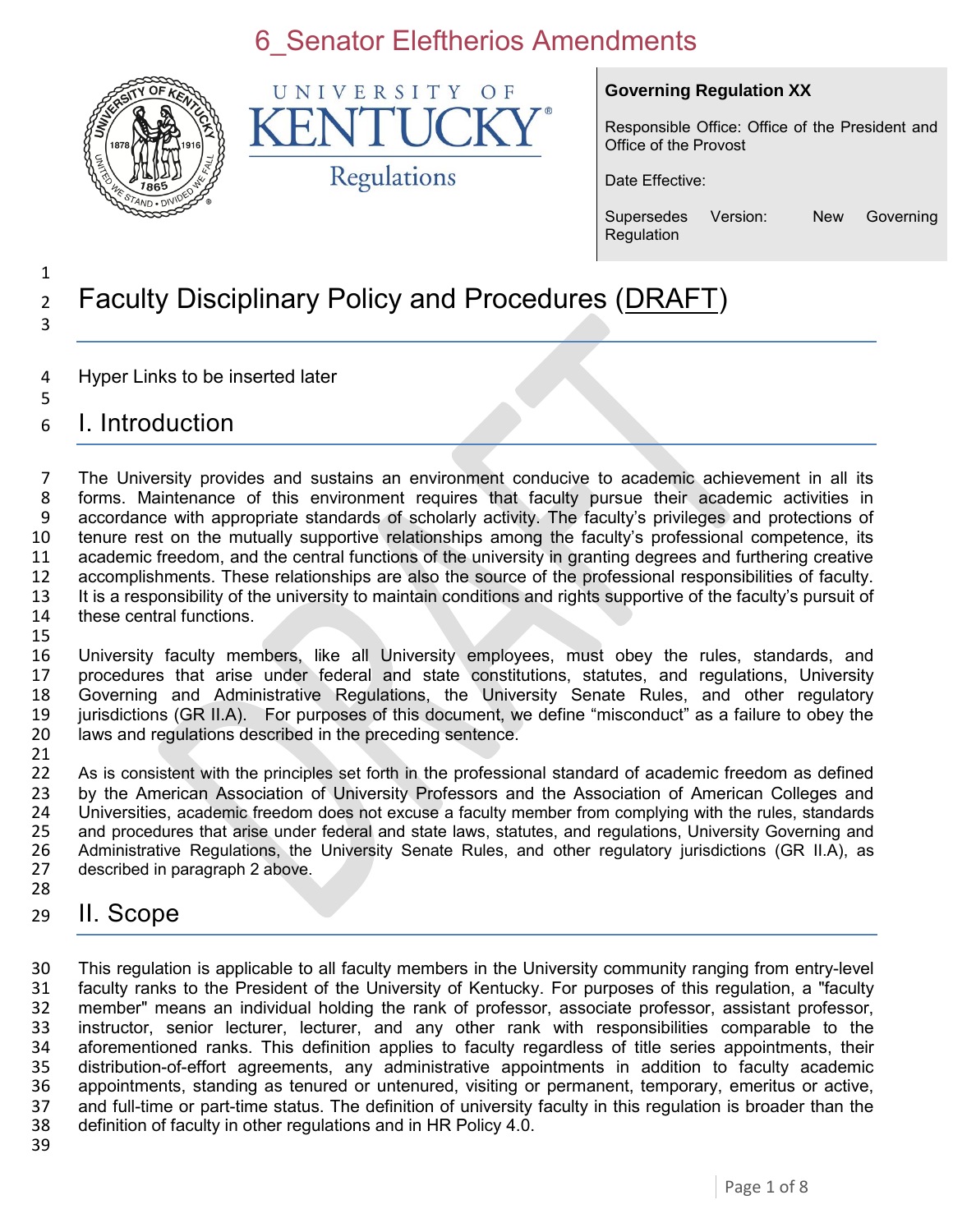40 This regulation does not apply to faculty performance review or expectations for scholarly activity for 41 purposes of appointment, reappointment, promotion, and tenure, Faculty performance review and purposes of appointment, reappointment, promotion, and tenure. Faculty performance review and expectations for scholarly activity are covered in other Administrative Regulations (AR), as well as regulations that describe for each title series the expected activities and criteria for promotion and tenure.

45 To the extent that university administrators, including the President of the university, hold appointments 46 as faculty members, faculty administrators are subject to this regulation with respect to activities related 47 to their faculty appointment. to their faculty appointment.

- 48<br>49 49 This regulation is separate and distinct from independent proceedings involving the enforcement of 400 Clinical rights and clinical responsibilities that arise under the Joint Commission mandated UK clinical rights and clinical responsibilities that arise under the Joint Commission mandated UK 51 HealthCare Medical Staff By-laws, the federally mandated University's research misconduct policy, or the 52 federally mandated Title IX Sexual Assault procedures. Faculty members who are subject to disciplinary<br>53 proceedings under those procedures may be subjected to additional disciplinary proceedings under this 53 proceedings under those procedures may be subjected to additional disciplinary proceedings under this 54 requidation. regulation.
- 55

58

67

44

56 This regulation also does not describe the proceedings for the revocation of tenure or for the termination<br>57 of academic appointments of faculty members who do not have tenure. of academic appointments of faculty members who do not have tenure.

59 The procedures established by this regulation do not supersede Governing Regulations or Administrative 60 Regulations that specifically permit appeal to, or appearances before, the Board or a Board Committee. 61

#### 62 III. Entities Affected

63 This regulation will apply to all faculty members as defined in this regulation. 64

#### 65 IV. Procedures

66 The following procedures govern the handling of misconduct by a faculty member.

68 For purposes of computing deadlines under these procedures, if the deadline falls on a Sunday, Monday, 69 university-recognized holiday or day when the University's Office of the President is closed, the deadline university-recognized holiday or day when the University's Office of the President is closed, the deadline 70 is automatically extended to the next day when the University's Office of the President is open.

71 For purposes of this regulation, "written notification" means notification by formal written letter and 73 notification by electronic message.

74<br>75 A. Allegations

76<br>77 Any person may make a complaint against a faculty member by making allegations to the chair of a 78 faculty member's department, the Dean of the faculty member's college, or an appropriate university 79 official. Additionally, routine university operations, such as audits or compliance reviews, may result 80 in allegations against a faculty member. There will be no investigation of anonymous allegations.

81<br>82 82 Allegations against a faculty member by a member of the University community that are made other<br>83 than in good faith, may rise to the level of harassment and bring the Complainant under scrutiny as than in good faith, may rise to the level of harassment and bring the Complainant under scrutiny as 84 delineated in these regulations.

85<br>86 In the event of either allegations reported initially to a chair and subsequently to a Dean or allegations 87 reported directly to a Dean, the Dean must inform the General Counsel. In consultation with the 88 General Counsel, the Dean will determine (1) whether an investigation should be conducted, and (2) <br>89 if so, the appropriate university office(s) to conduct an investigation. The context of the allegation will 89 if so, the appropriate university office(s) to conduct an investigation. The context of the allegation will<br>90 dictate the time at which the accused faculty member is informed of the allegation. For purposes of dictate the time at which the accused faculty member is informed of the allegation. For purposes of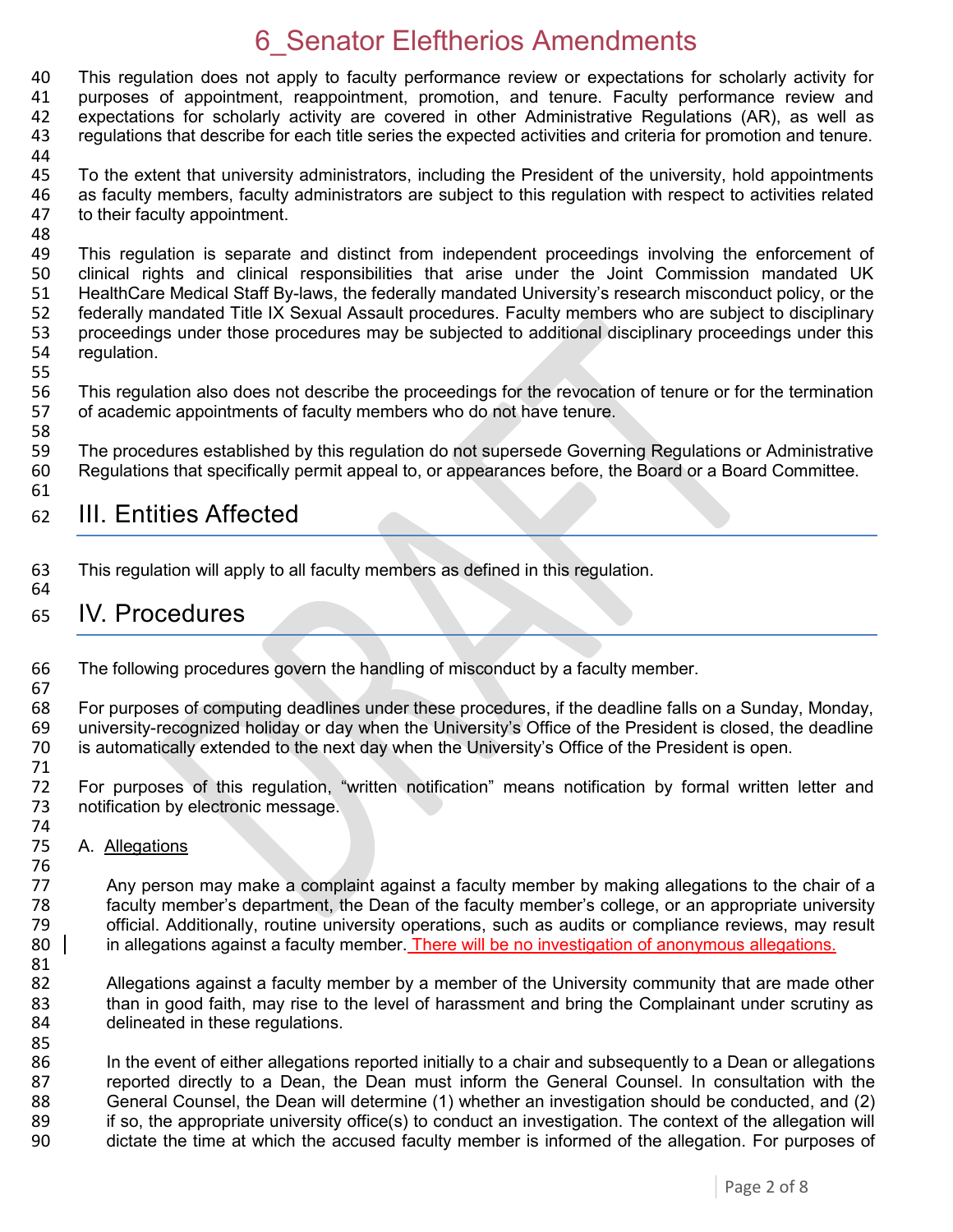- 91 this regulation, a dean may designate an appropriate associate dean and the General Counsel may<br>92 designate an associate counsel or non-university counsel retained by the General Counsel to handle designate an associate counsel or non-university counsel retained by the General Counsel to handle 93 the allegation.
- 94

99

109

111

131

- 95 Allegations brought forward and adjudicated under this regulation cannot be reopened without 96 substantive new evidence, as determined by the General Counsel.
- 97<br>98 B. University Investigation

100 Depending on the nature of the allegation, the appropriate university office(s) (*e.g*., Institutional Equity and Equal Opportunity, Internal Audit, UK HealthCare Corporate Compliance, UK Police, UK 102 Athletics Compliance, Office of Legal Counsel, etc.) will conduct the investigation. The report will 103 include findings of fact, a conclusion as to whether misconduct occurred, and, if misconduct did<br>104 occur. a nonbinding recommendation regarding disciplinary action *(i.e.*, sanctions). The Office(s) 104 occur, a nonbinding recommendation regarding disciplinary action (*i.e.,* sanctions). The Office(s) 105 conducting the investigation will submit the investigation report to the General Counsel. The General<br>106 Counsel will transmit the report to the Dean of the faculty member's college. If an investigation finds 106 Counsel will transmit the report to the Dean of the faculty member's college. If an investigation finds 107 nothing to support an allegation, the General Counsel will transmit these findings to the Dean, the 108 complainant (if known), and the accused faculty member. Complainant (if known), and the accused faculty member.

- 110 C. Notification and Mediation
- 112 1. If the report indicates misconduct has occurred, the Dean will provide written notification to the 113 faculty member as soon as feasible and preferably within two (2) days. The Dean will provide the<br>114 faculty member with a copy of the report. The faculty member may submit a written response to 114 faculty member with a copy of the report. The faculty member may submit a written response to<br>115 the Dean and General Counsel within seven (7) days of notification by the Dean. The Dean may the Dean and General Counsel within seven (7) days of notification by the Dean. The Dean may 116 extend this response period by an additional fourteen (14) days on oral or written request by the 117 faculty member. 118
- 119 2. The Dean will schedule a meeting with the faculty member and the faculty member's chair, which<br>120 will be held within twenty-one (21) days of the Dean's notification to the faculty member. The 120 will be held within twenty-one (21) days of the Dean's notification to the faculty member. The<br>121 http://www.purpose of the meeting is for the Dean, the chair and the faculty member to attempt to reach an 121 purpose of the meeting is for the Dean, the chair and the faculty member to attempt to reach an<br>122 an agreement as to whether misconduct occurred and, if so, an appropriate sanction. In cases where agreement as to whether misconduct occurred and, if so, an appropriate sanction. In cases where 123 the faculty member elects to have personal legal counsel at the meeting(s) with the Dean and 124 chair, an attorney from the Office of Legal Counsel must also be present. It is to be hoped that 125 the majority of cases will be resolved at this stage through mediation. the majority of cases will be resolved at this stage through mediation. 126
- 127 3. Sanctions will not take effect until a final determination of guilt is made and all appeals exhausted 128 (see G9 below). Sanctions will not exceed a level that is reasonably commensurate with the 129 seriousness of the misconduct. Sanctions are defined, for the purposes of this entire document, 130 as the following:
- 132 **•** Verbal reprimand
- 133 **Written censure**
- 134 **•** Restitution to the University for actual monetary damage suffered by the University 135 through misuse or unauthorized use of University property
- 136 **Loss of specific privileges including, but not limited to, loss of access to University Pro-**137 Card or travel funds
- 138 **••** Removal from supervisory role and loss of title associated with that role
- 139 **Removal from named or endowed chair or professorship**
- 140 Reduction in salary for a specified period of time
- 141 **Demotion in rank, but only if promotion was based on a fraudulent dossier**
- 142 Suspension with or without pay for a specified period of time
- 143 
Relocation and/or loss of space currently occupied by and/or assigned to the faculty<br>
144 member
- 145 **•** Denial or curtailment of emeritus status, if applicable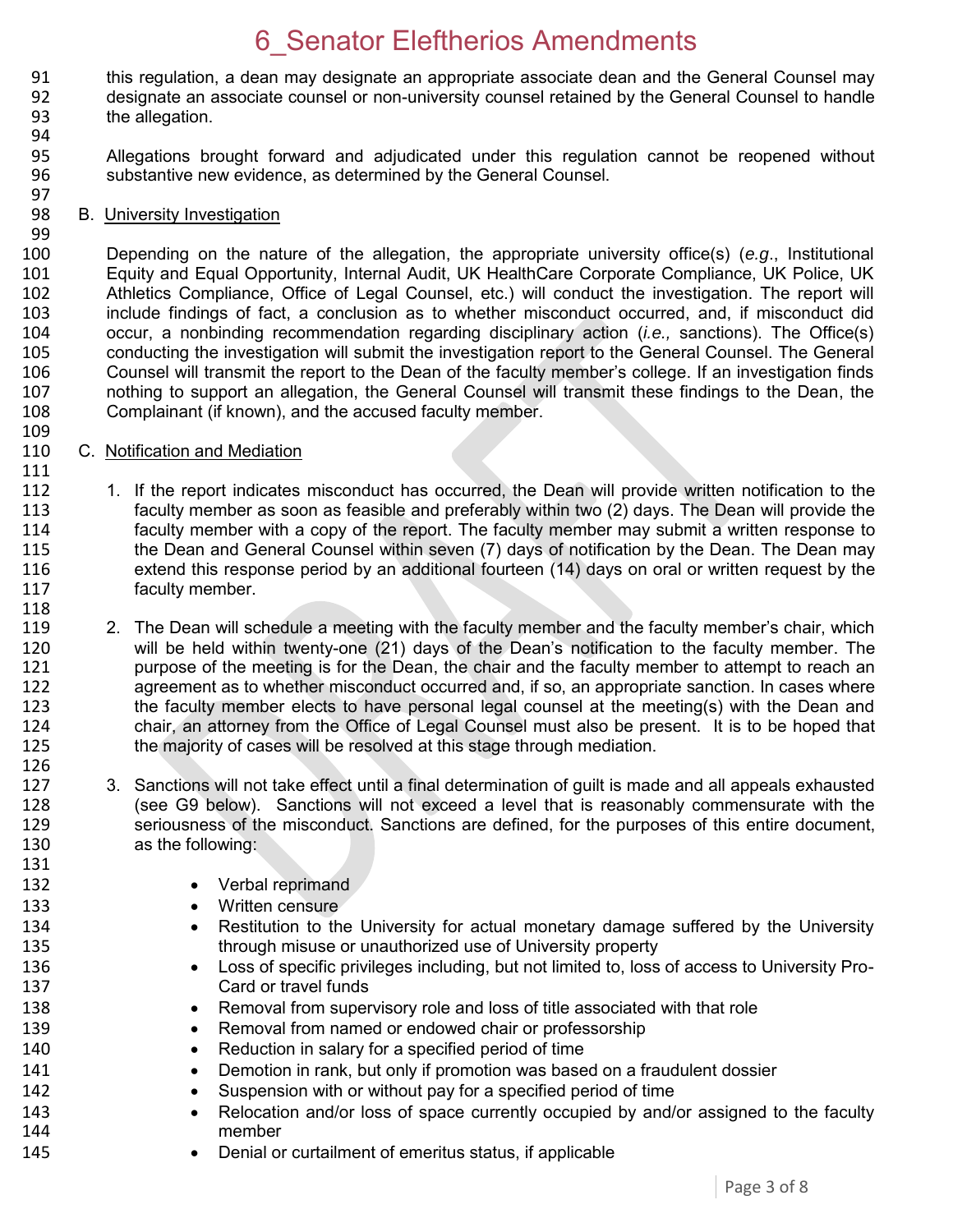- 146 Recommending to the President and Board of Trustees that the faculty member in<br>147 **147** auestion be dismissed from the employ of the University question be dismissed from the employ of the University
- 149 Suspension is defined, for the purposes of this entire document, as the temporary withdrawal or 150 cessation from specific duties or employment as distinguished from permanent severance 151 accomplished by removal. 152<br>153
- 4. If the issue is resolved during the meeting/mediation, the Dean will notify the General Counsel. 154 The General Counsel must approve any proposed agreement before its implementation.
- 155<br>156 5. If the Dean and faculty member fail to reach an agreement during the meeting as to whether 157 misconduct occurred, the matter is referred to a Faculty Inquiry Panel. The Dean will notify the 158 General Counsel that no agreement was reached on whether or not misconduct occurred. The<br>159 General Counsel will then initiate the process leading to the selection of a Faculty Inquiry Panel 159 General Counsel will then initiate the process leading to the selection of a Faculty Inquiry Panel<br>160 by contacting the Chair of the University Senate Council. by contacting the Chair of the University Senate Council.
- 162 6. If the Dean and the faculty member agree that misconduct occurred, but they disagree on the<br>163 **163** appropriate sanction or sanctions, the issue will be referred to the Provost, who will decide an appropriate sanction or sanctions, the issue will be referred to the Provost, who will decide an 164 appropriate sanction or sanctions within seven (7) days. As described below, the faculty member 165 may appeal the Provost's decision to the President.
- 166<br>167 D. Selection of the Faculty Disciplinary Panel Pool
- 168<br>169 1. After seeking nominations from the University Senate, the University Senate Council will provide 170 the President with the names of at least thirty-six (36) faculty members eligible to serve in the 171 Faculty Disciplinary Panel Pool with staggered three-year terms; members may be reappointed.<br>172 Ffforts will be made by the University Senate Council to ensure that the Faculty Disciplinary Panel Efforts will be made by the University Senate Council to ensure that the Faculty Disciplinary Panel 173 Pool includes [1] at least one tenured faculty member from each college and [2] at least one 174 untenured faculty member from each of the Clinical and Research Title Series at the rank of 175 professor or associate professor. 176<br>177
- 2. The President appoints twenty-five (25) members of the Faculty Disciplinary Panel Pool from 178 nominations submitted by the University Senate Council. The appointed faculty will serve on 179 either a Faculty Inquiry Panel or a Faculty Hearing Panel but not both for the same case.
- 180<br>181 E. Faculty Inquiry Panel

148

161<br>162

- 182<br>183 1. The Faculty Inquiry Panel is a three-person panel comprised of (1) one tenured faculty member 184 selected at random by a uniform random number generator from the Faculty Disciplinary Hearing<br>185 **1888** Panel Pool: the Vice-President for Human Resources or a designee: and an associate provost 185 Panel Pool; the Vice-President for Human Resources or a designee; and an associate provost 186<br>186 Selected by the Provost. The rationale for the panel member from Human Resources is to ensure selected by the Provost. The rationale for the panel member from Human Resources is to ensure 187 a balance in evaluating cases involving faculty *versus* those involving staff, and the rationale for 188 the associate provost is to ensure a balance in evaluating cases across colleges. The General 189 Counsel will notify the University Senate Council Chair that there is a need for a Faculty Inquiry 190 Panel and the Chair of the University Senate Council will select a faculty member at random from 191 the Faculty Disciplinary Hearing Panel Pool using a uniform random number generator. 192 Precautions will be taken against real or apparent conflicts of interest on the part of potential<br>193 **IED Entior Concilists** of the Faculty Inquiry Panel. Such conflicts of interest may include: administrative members of the Faculty Inquiry Panel. Such conflicts of interest may include: administrative 194 dependency, close personal relationships, collaborative relationships, financial interest, or 195 scientific or scholarly bias. The panel members will be expected to state in writing that they have 196 no conflicts of interest. 197
- 198 2. The Faculty Inquiry Panel is responsible for determining whether there is probable cause to<br>199 http://www.believe misconduct has occurred. The Faculty Inquiry Panel is limited to a review of the initial 199 believe misconduct has occurred. The Faculty Inquiry Panel is limited to a review of the initial<br>100 http://www.investigation report and the faculty member's written response, if any. The Faculty Inquiry Pane investigation report and the faculty member's written response, if any. The Faculty Inquiry Panel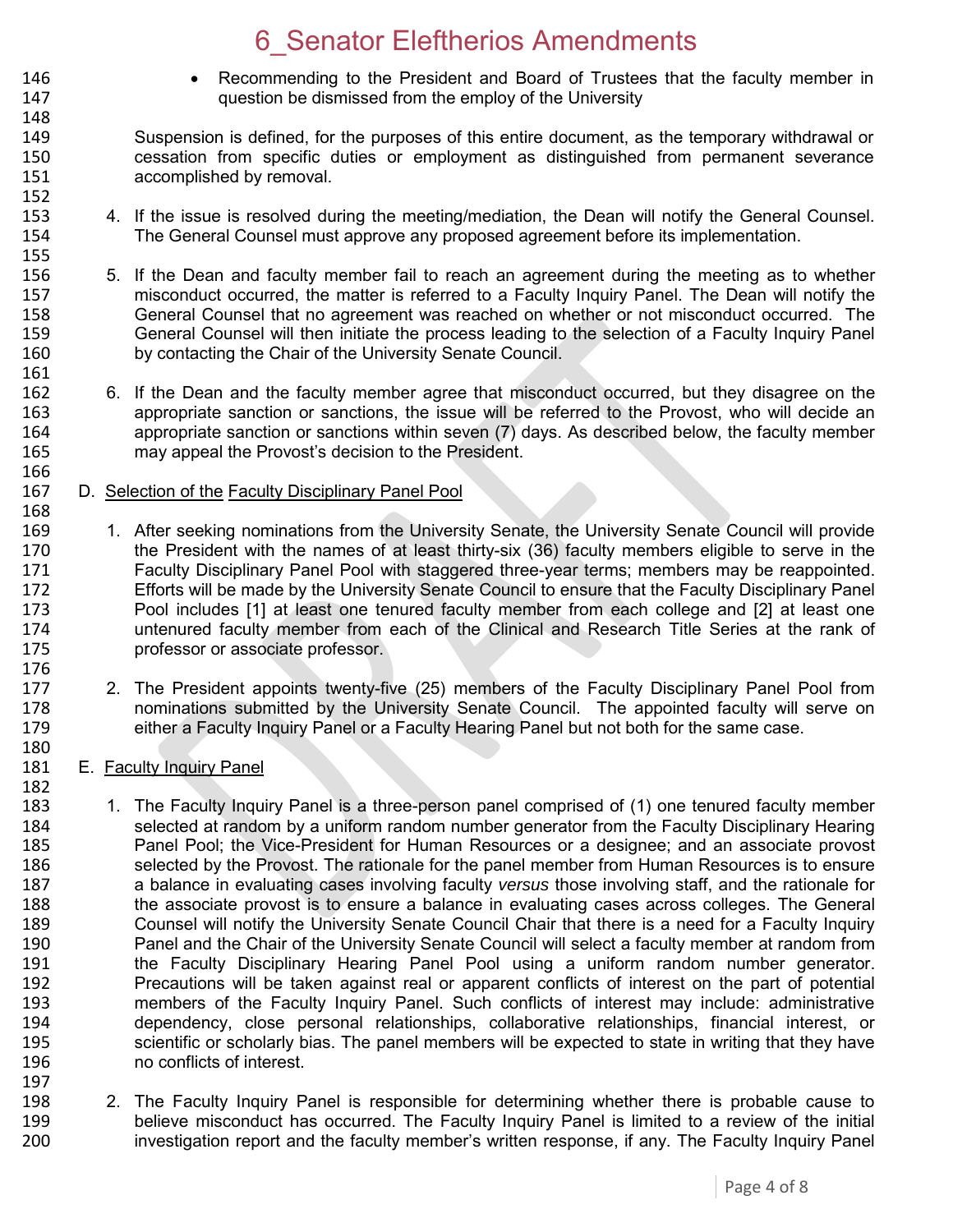201 may interview the faculty member, the chair and the Dean, but the Faculty Inquiry Panel may not<br>202 conduct a further investigation. The Faculty Inquiry Panel may consider new findings of fact that 202 conduct a further investigation. The Faculty Inquiry Panel may consider new findings of fact that 203 were not considered in the original investigation and that are provided by the General Counsel. 204

- 205 3. If the allegation involves a chair or dean, the Faculty Inquiry Panel will be expanded to include 206 three (3) tenured faculty members, who hold appointments in colleges other than that of the chair 207 or dean and who will be selected at random by a uniform random number generator from the<br>208 **19. Eaculty Disciplinary Hearing Panel Pool**: the Vice-President for Human Resources or a designee: 208 Faculty Disciplinary Hearing Panel Pool; the Vice-President for Human Resources or a designee; 209 and an associate provost selected by the Provost.
- 4. If the allegation involves a faculty employee holding an administration position above the level of 212 either a dean or an administratively equivalent position, the procedures to be used for convening 213 a Faculty Inquiry Panel will be determined by the President in consultation with Senate Council.
- 215 5. If the allegations involve the President, the procedures will be determined by the Board of 216 Trustees in consultation with the Senate Council.
- 6. If the Faculty Inquiry Panel, by a majority vote, finds there is probable cause to believe 219 misconduct has occurred, the case is referred to a Faculty Hearing Panel. The Faculty Inquiry 220 Panel will send notification *via* electronic mail of this finding to the Dean, the Complainant (if 221 known), the faculty member, and the General Counsel.
- 223 7. If the Faculty Inquiry Panel, by a majority vote, finds that there is no probable cause to believe<br>224 misconduct has occurred, the case is dismissed. The Faculty Inquiry Panel will send Notification 224 misconduct has occurred, the case is dismissed. The Faculty Inquiry Panel will send Notification<br>225 of this finding to the Dean, the Complainant (if known), the faculty member, and the General 225 of this finding to the Dean, the Complainant (if known), the faculty member, and the General 226 Counsel.
- 228 F. Faculty Hearing Panel

210<br>211

214<br>215

217<br>218

222

227

- 229<br>230 230 1. The Faculty Hearing Panel is comprised of five (5) faculty members, who are selected at random<br>231 by the Senate Council Chair from the Faculty Disciplinary Panel Pool using a uniform random 231 by the Senate Council Chair from the Faculty Disciplinary Panel Pool using a uniform random<br>232 humber generator. The Senate Council Chair will consult with the Chair of the Department of number generator. The Senate Council Chair will consult with the Chair of the Department of 233 Statistics on the selection of this uniform random number generator. Faculty members who 234 occupy a position of administrative supervision over faculty personnel (*i.e*., individuals with 235 greater than or equal to 50% administrative effort or individuals with an administrative assignment 236 at the level of chair or above) are ineligible to serve in the Faculty Disciplinary Panel Pool. A 237 person who served on the Faculty Inquiry Panel may not serve on the Faculty Hearing Panel in 238 the same case. Any member of the Faculty Hearing Panel who has personal involvement or prior 239 factual knowledge of the case (*i.e*., knowing something pertinent to the case before it occurs 240 publicly) will recuse himself or herself. If a Faculty Hearing Panel member chooses recusal, then<br>241 anew member will be chosen at random from the Pool by the Senate Council Chair using a a new member will be chosen at random from the Pool by the Senate Council Chair using a 242 uniform random number generator. Precautions will be taken against real or apparent conflicts of 243 interest on the part of potential members of the Faculty Hearing Panel. Such conflicts of interest 244 may include: administrative dependency, close personal relationships, collaborative relationships,<br>245 financial interest, or scientific or scholarly bias. The panel members will be expected to state in financial interest, or scientific or scholarly bias. The panel members will be expected to state in 246 writing that they have no conflicts of interest. 247
- 248 248 2. The General Counsel, upon receipt of a report from the Faculty Inquiry Panel that there is 249 probable cause to believe misconduct has occurred, will notify the Senate Council Chair that a 250 Faculty Hearing Panel is needed.
- 251 252 3. The Chair of the University Senate Council will select members of the panel at random from the<br>253 Faculty Disciplinary Panel Pool using a uniform random number generator. The Senate Council 253 Faculty Disciplinary Panel Pool using a uniform random number generator. The Senate Council<br>254 Chair will contact faculty members to serve on the Faculty Hearing Panel within seven (7) days of 254 Chair will contact faculty members to serve on the Faculty Hearing Panel within seven (7) days of 255 receiving notification from the General Counsel. The Chair of the University Senate Council will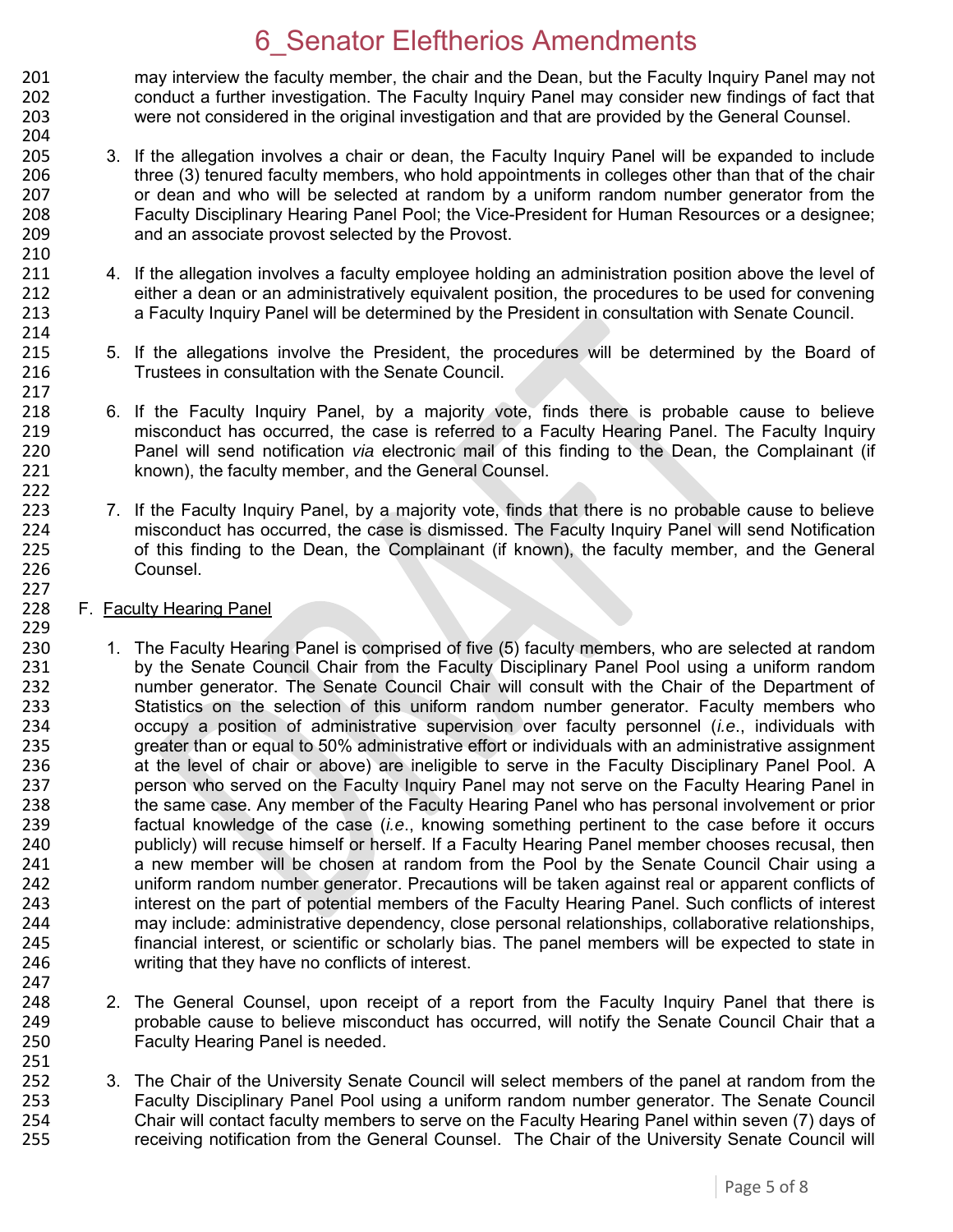- 256 inform potential members of the Faculty Hearing Panel that the case involves a named faculty<br>257 member in a particular college. member in a particular college.
- 258 259 4. Once a Faculty Hearing Panel is selected, the Dean and faculty member may each exclude one 260 member from the Panel. If either the Dean or faculty member excludes a Panel member, then the 261 Senate Council Chair will select a new member or members at random from the Faculty 262 Disciplinary Panel Pool using a uniform random number generator. When such exclusions occur, 263 the seven-day period for appointing the Faculty Hearing Panel will be extended by an additional 264 seven (7) days.
- 265<br>266 266 5. The Faculty Hearing Panel will conduct the hearing within thirty (30) days of receiving the referral 267 unless the Provost extends the time period in extraordinary circumstances. The Dean, through a 268 representative of the Office of Legal Counsel, will present the case against the faculty member.<br>269 The accused faculty member, either alone or with the assistance of at most two (2) additional 269 The accused faculty member, either alone or with the assistance of at most two (2) additional<br>270 series are attorney and a representative chosen by the accused faculty member, may 270 persons, such as an attorney and a representative chosen by the accused faculty member, may<br>271 present a defense. The parties may call witnesses, cross-examine the other party's witnesses. 271 present a defense. The parties may call witnesses, cross-examine the other party's witnesses, 272 and present other evidence; however, as this is an administrative hearing, formal rules of 273 evidence and procedure do not apply. The Faculty Hearing Panel may admit any evidence of 274 probative value in determining the issues involved.
- 6. The burden of proof standard is clear and convincing evidence. The burden of demonstrating that 277 misconduct occurred is on the representative of the Office of Legal Counsel, and the accused 278 faculty member is presumed to be innocent.
- 280 7. After the hearing, the Faculty Hearing Panel will consider the evidence presented at the hearing, 281 and the majority will issue written findings of fact and conclusions of law (*i.e*., conclusion 282 regarding misconduct) within seven (7) days of the conclusion of the hearing. If a member of the<br>283 Faculty Hearing Panel dissents with the maiority decision, that member may submit a written Faculty Hearing Panel dissents with the majority decision, that member may submit a written 284 explanation of his/her dissension. The Faculty Hearing Panel will send the written findings,<br>285 including dissents, and decision to the Provost, the Dean., the accused faculty member, and the including dissents, and decision to the Provost, the Dean, , the accused faculty member, and the 286 General Counsel.
- 288 8. If the Faculty Hearing Panel finds the accused faculty member guilty of misconduct, the Panel will<br>289 creammend nonbinding sanctions to the Provost. The faculty member may appeal the finding of 289 recommend nonbinding sanctions to the Provost. The faculty member may appeal the finding of 290 guilt.
- 9. If the Faculty Hearing Panel finds that the accused faculty member is not guilty of misconduct, the 293 case is closed unless the dean submits a written appeal of the innocent decision based on 294 substantive errors in the faculty hearing panel process or errors in interpretation of fact or law .
- 296 10. If the allegation involves the Provost, the President will assume the role of the Provost in these<br>297 **proceeding** proceeding.
- 299 11. If the allegation involves the President, the Board of Trustees assumes the role of the Provost in<br>300 these proceedings. these proceedings.
- 302 G. Appeals

275<br>276

279

287

291<br>292

295<br>296

298<br>299

301

303

304 This section covers appeals arising out of the decision and nonbinding recommendations from the<br>305 Faculty Hearing Panel and the sanctions recommended by the Provost. The procedures 305 Faculty Hearing Panel and the sanctions recommended by the Provost. The procedures<br>306 Setablished by this regulation do not supersede Governing Regulations or Administrative 306 established by this regulation do not supersede Governing Regulations or Administrative Regulations that specifically permit appeal to, or appearances before, the Board or a Board 308 Committee. 309

310 1. If the faculty member or Dean does not file a written appeal within seven (7) days of receipt of the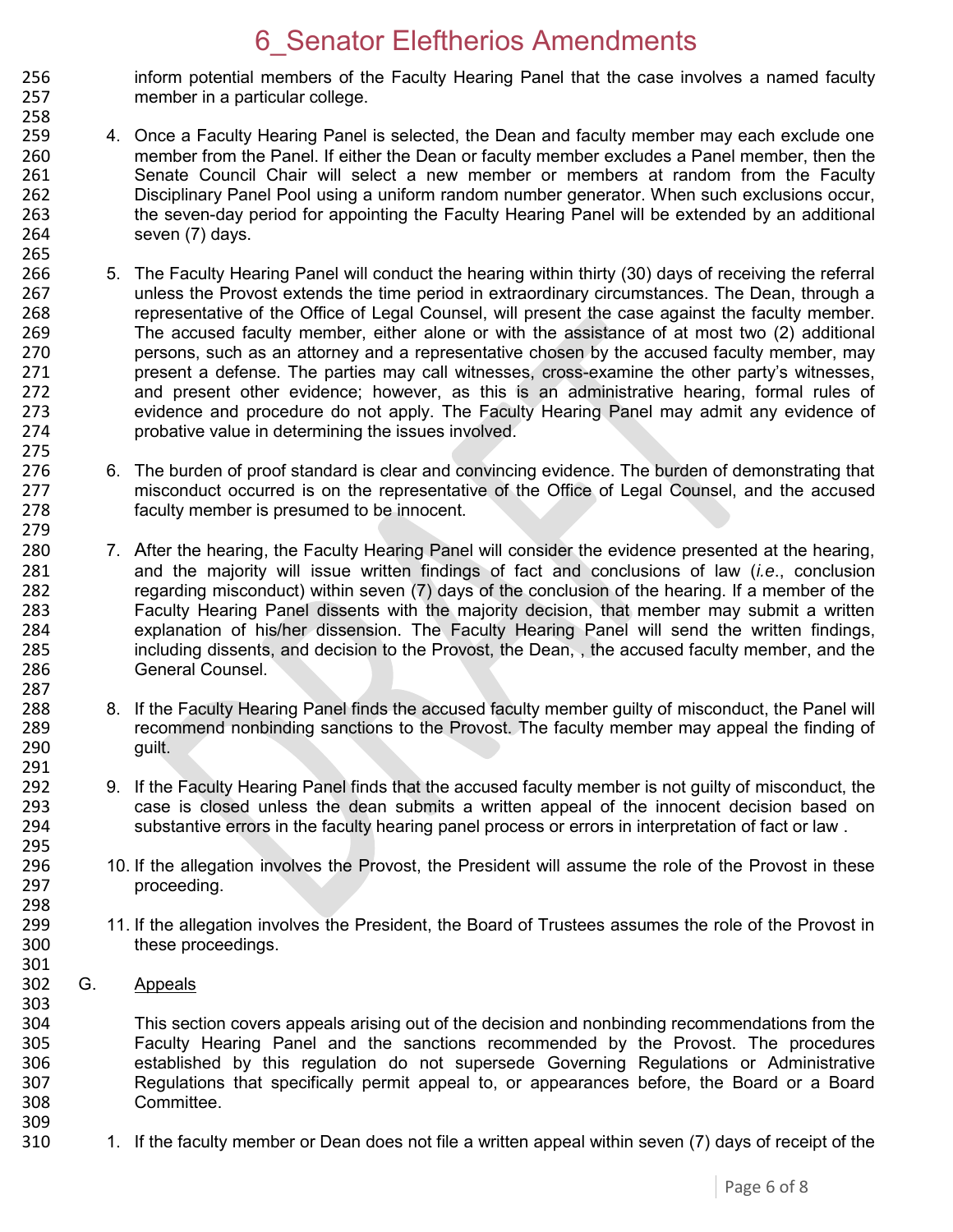311 Faculty Hearing Panel's written decision, the decision of the Faculty Hearing Panel as to guilt or 312 innocence shall be final. The complainant, if known, shall be informed of the decision by General innocence shall be final. The complainant, if known, shall be informed of the decision by General 313 Counsel, to the extent required by law. 314

- 315 2. The Faculty Disciplinary Appeals Panel shall hear all appeals. The panel consists of the Provost, 316 the Chair of the Senate Council, and the Academic Ombud. In the event the Provost is unable to 317 serve, the President shall appoint a replacement. In the event that the Academic Ombud or the 318 Senate Council is unable to serve, the Senate Council shall appoint replacement(s). Chair of the Senate Council is unable to serve, the Senate Council shall appoint replacement(s). 319 Precautions will be taken against real or apparent conflicts of interest on the part of potential 320 members of the Faculty Disciplinary Appeals Panel. Such conflicts of interest may include:<br>321 administrative dependency, close personal relationships, collaborative relationships, financial administrative dependency, close personal relationships, collaborative relationships, financial 322 interest, or scientific or scholarly bias. The panel members will be expected to state in writing that 323 they have no conflicts of interest.
- 324<br>325 325 3. The faculty member and the dean will be provided with copies of the written appeal and given an 326 opportunity to respond in writing.

327<br>328

338

357<br>358

364<br>365

- 328 4. The deliberations of the Faculty Disciplinary Appeals Panel are limited to review of the specific 329 issues raised by the appellant (IV.F.8, F9). In determining whether the factual findings are clearly 330 erroneous, the Faculty Disciplinary Appeals Panel will determine whether substantial evidence 331 (i.e. evidence a reasonable person would accept as adequate to support the conclusion) supports 332 the factual findings.
- 333<br>334 334 5. When a party appeals to the Faculty Disciplinary Appeals Panel, the party must submit a written<br>335 brief detailing the basis for the appeal and providing supporting evidence attesting to the validity 335 brief detailing the basis for the appeal and providing supporting evidence attesting to the validity<br>336 of the appeal. The party that prevailed at the Faculty Hearing Panel will be provided with a copy 336 of the appeal. The party that prevailed at the Faculty Hearing Panel will be provided with a copy 337 of this brief and may submit a written response brief within seven (7) days.
- 339 6. The Faculty Disciplinary Appeals Panel will render a final decision within seven (7) days of the 340 submission of briefs. If the Appeals Panel's decision is in agreement with the Hearing Panel, the 340 submission of briefs. If the Appeals Panel's decision is in agreement with the Hearing Panel, the<br>341 speellant and the appellee are notified of the Panel's decision and the reasons for the decision. 341 appellant and the appellee are notified of the Panel's decision and the reasons for the decision.<br>342 **1998 11: If the decision of the Faculty Disciplinary Appeals Panel is not in agreement with the decision of** If the decision of the Faculty Disciplinary Appeals Panel is not in agreement with the decision of 343 the Faculty Hearing Panel, the Faculty Disciplinary Appeals Panel must also send a written 344 justification for the reversal to the Faculty Hearing Panel, the University Senate Council, and the 345 Executive Committee of the Board of Trustees. 346
- 347 7. If the Faculty Disciplinary Appeals Panel determines the faculty member is innocent, the matter is 348 closed.
- 349<br>350 350 8. If the Faculty Disciplinary Appeals panel determines the faculty member is guilty, the Provost 351 shall impose sanctions. In determining sanctions, the Provost is guided, but not bound, by the shall impose sanctions. In determining sanctions, the Provost is guided, but not bound, by the 352 Faculty Hearing Panel's recommendation, if any, concerning sanctions (If the Faculty Hearing 353 Panel found the faculty member to be innocent, but the decision was reversed on appeal, there 354 will be no Faculty Hearing Panel recommendation). The Provost will send notification of the<br>355 Sanctions decision to the Dean, the University faculty member, the General Counsel, and the sanctions decision to the Dean, the University faculty member, the General Counsel, and the 356 Complainant, if known.
- 9. Within seven (7) days of receipt of the Provost's decision regarding a sanction or sanctions, the 359 accused faculty member may appeal the Provost's decision regarding any sanction to the 360 President. On an appeal of a particular sanction, the President will consider whether the 361 determination is reasonable in light of sanctions imposed on similarly situated staff members and 362 similarly situated faculty in other colleges. The President will render a final decision regarding a 363 sanction or sanctions within seven (7) days.
	- 10. The sanction or sanctions will not take effect until the time to appeal the sanction or sanctions has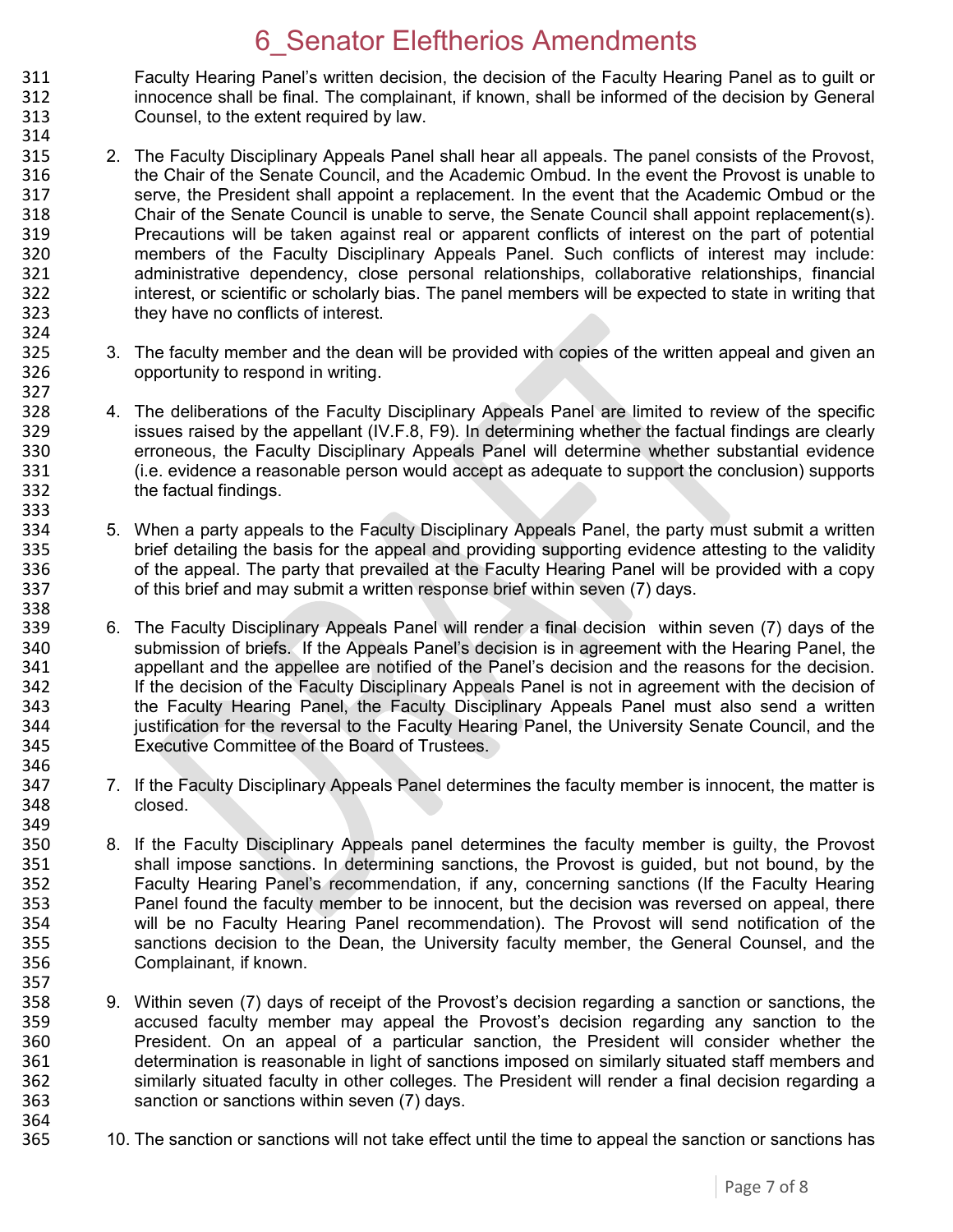expired or the President has rendered his decision. 11. The complainant, if known, shall be informed of the decision by General Counsel to the extent required by law. 

 12. Confidentiality of the record is guaranteed in accordance with Governing Regulations XVI Section B., 1 

#### V. Retaliation

 Retaliation is prohibited. Retaliation occurs when an adverse action is taken against a covered individual 376 because he or she engaged in a protected activity including but not limited to reporting discrimination or<br>377 participating in an investigation of a discrimination report. (See AR 6.1) participating in an investigation of a discrimination report. (See AR 6.1)

#### VI. Administrative Leave With Pay during the Process

380 At any time during the process beginning with receipt of an allegation, the Provost, after consultation with<br>381 and on the advice of the General Counsel, may initiate immediate, involuntary administrative leave with and on the advice of the General Counsel, may initiate immediate, involuntary administrative leave with pay. The Provost may impose additional conditions as part of the administrative leave with pay. 

- 384 1. The Provost will impose involuntary administrative leave with pay only if the Provost determines<br>385 that there is a risk that the accused faculty member's continued assignment to regular duties or that there is a risk that the accused faculty member's continued assignment to regular duties or presence on campus may cause harm to others in the University community, impede the investigation, or create a risk of continuing misconduct.
- 2. Involuntary administrative leave with pay for more than thirty (30) days requires approval of the Board of Trustees.
- 392 3. The accused faculty member may appeal the imposition of involuntary administrative leave with<br>393 servine Senate Advisory Committee on Privilege and Tenure (SACPT), under SR1.4.4.2B4. pay to the Senate Advisory Committee on Privilege and Tenure (SACPT), under SR1.4.4.2B4.
- References and Related Materials
- 

391<br>392

- 
- **Revision History**

 

- For questions, contact: [Office of Legal Counsel](mailto:LegalRegs@uky.edu)
-